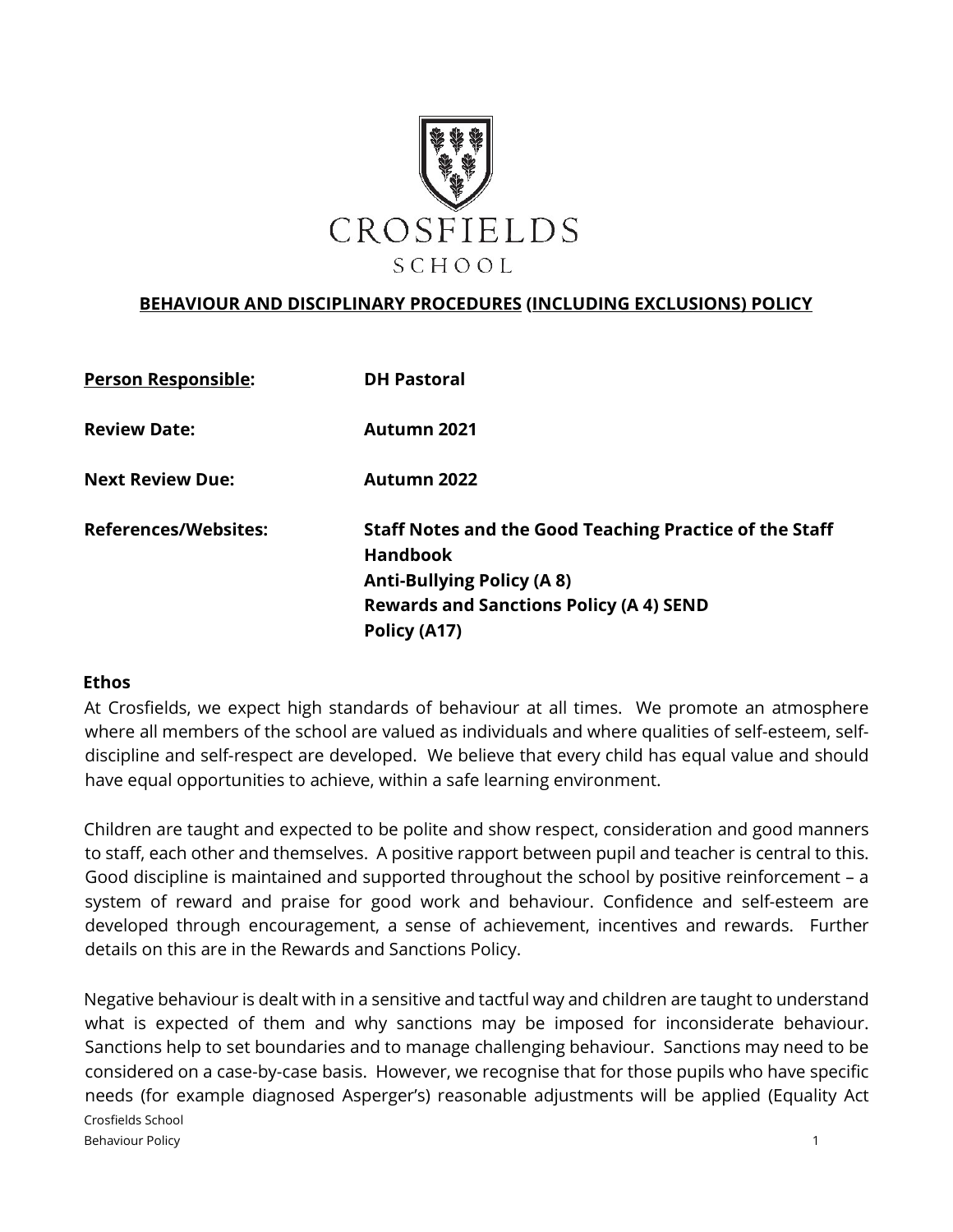2010). Staff will be fully briefed to this effect. In instances such as this, a clear record will be kept in the Crosfields' management information system, which specifies where adjustments have been made.

Central to our Behaviour Policy is the Crosfields' Code of Conduct, circulated in full to all parents and children when they join the school. Versions appropriate to different children's ages are displayed in their class and form rooms and are frequently referred to.

At Crosfields, children are expected to be ready to learn and to participate in school activities. They should attend school and lessons punctually and care for the buildings, equipment and furniture. The School expects pupils to behave at all times in a manner that reflects the best interests of the whole community, both inside and outside the classroom, as well as outside the school and in any written or electronic communication concerning the School.

In the event of a continued breach of the Behaviour Policy, pupils may be referred to other outside agencies to provide additional support to the pupil, parents and staff. This will always be done in consultation with the parents concerned. In the event of a pupil being asked to leave the school, the school will help to manage the transition to another educational establishment, providing support for both the pupil and parents, and liaise closely with the new school.

### **1. Managing Behaviour in Pre-Prep**

Crosfields believes that children flourish when their personal, social and emotional needs are met and where there are clear and appropriate expectations for their behaviour. Children need to feel a sense of connection and to be encouraged to discover how capable they are. They need to learn the important social skills of respect, problem solving, co-operation and concern for others. This long term goal requires support, encouragement and continued teaching. The dignity of the children is respected at all times by the staff at Crosfields who endeavour to provide the children with positive role models and show them respectful ways of dealing with problems they come across.

#### **1.1 Expectations**

To ensure the children are aware of our expectations 'Golden Rules' apply across the Pre-Prep. These are:

- We work hard
- We are helpful and polite
- We look after property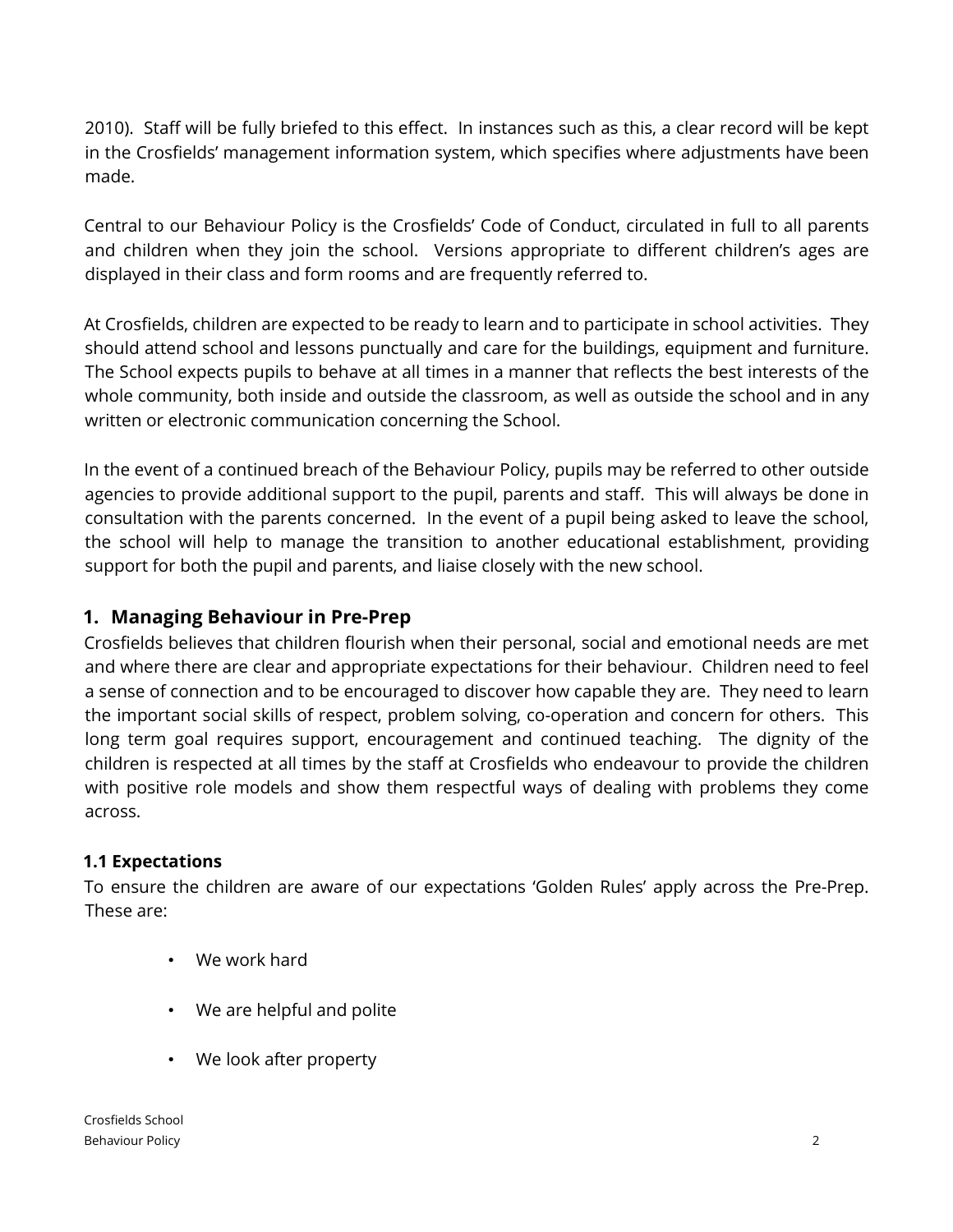- We are honest
- We listen to people
- We look after each other

These values are introduced over the year in Nursery as deemed appropriate by the Nursery staff. In Reception, Year 1 and Year 2, they are explored through assemblies and circle time and are displayed in each classroom. Regular class gatherings encourage the children to have a sense of belonging. They provide a format for the children to learn important skills such as empathy, cooperation and problem solving and they allow the children to become actively involved in finding resolutions to problems.

### **1.2 A Positive Approach**

Wherever possible, steps are taken to avoid misbehaviour occurring. Classrooms are spacious and well-resourced and clear routines are established. There is a high adult to child ratio providing supportive supervision and wherever possible the children are involved in decision making. We require all staff to use positive strategies for handling any inconsiderate behaviour, by helping children find solutions in ways which are appropriate for the children's ages and stages of development. Children are encouraged to understand the effects of their behaviour and encouraged to apologise to those affected by it. If a child's behaviour is disrupting the other children or threatening their safety they may be removed from the group to allow the child to calm down and to allow staff to help them understand the outcomes of their actions and support them in learning how to respond in a more appropriate way.

Staff work alongside the children, teaching them methods that will eventually allow them to attempt to solve some problems on their own. Reflective listening, 'What' and 'How' questions are used to enable the children to express their points of view and the steps identified by *High/Scope* (See Appendix 1) are worked through to allow the children to attempt to reach their own positive conclusion.

Wherever possible positive phrasing is used and children are reminded of what they should be doing. If a child is asked to do something and they refuse, the child is given two choices: both of which have an acceptable outcome for the child and teacher. Children who are backed into a corner will often become more defiant, so allowing them an escape route will help to prevent the behaviour escalating. Giving even a limited choice will allow them to think that they have some control of the situation.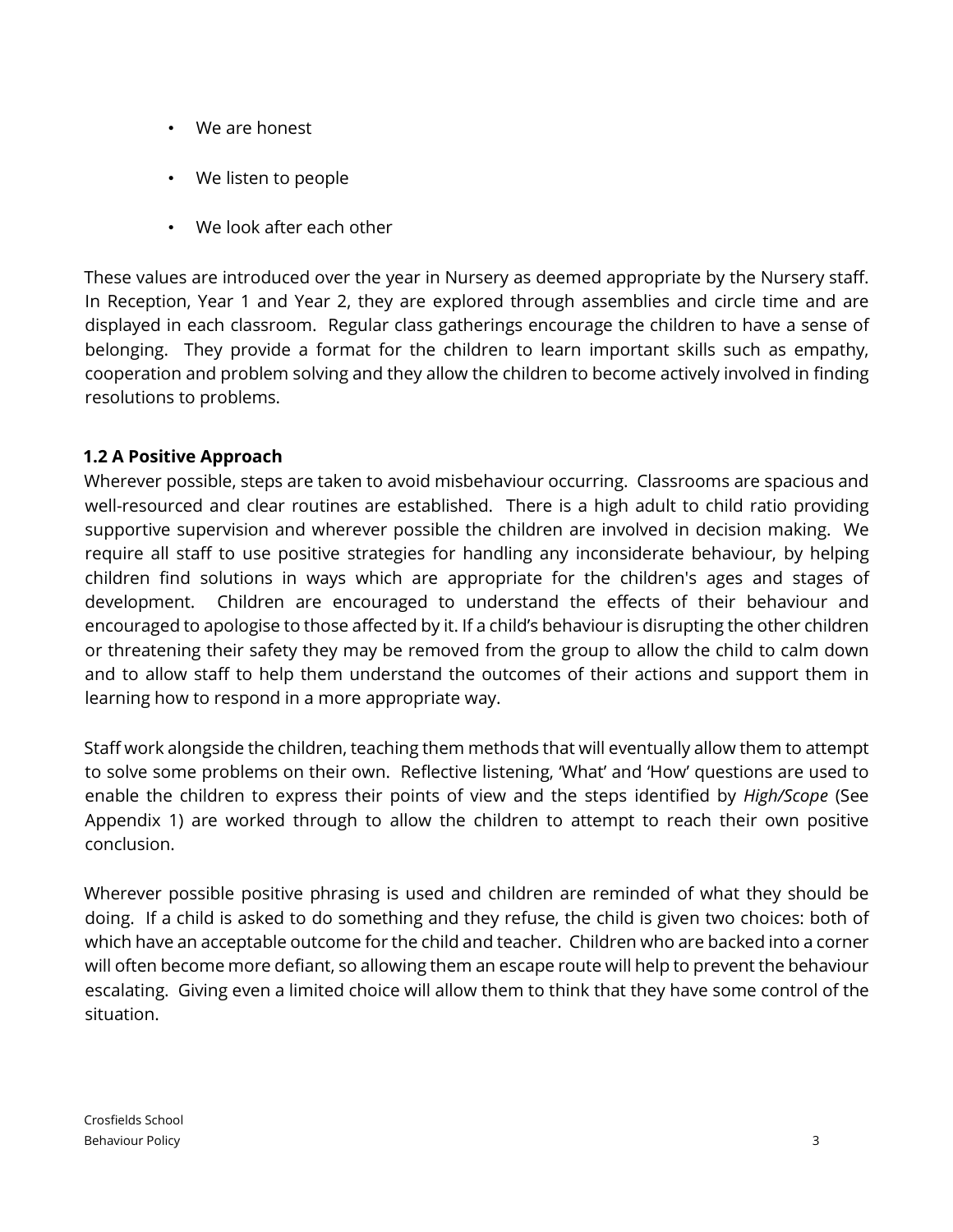### **1.3 Serious Incidents**

If a child is injured due to the actions of another child, the following action will be taken depending on the severity of the injury. First aid and comfort will be administered to the injured child. The child causing the injury will be asked to assist in helping staff to administer comfort to the child, talking through the incident with staff members so that the facts can be recorded regarding what has happened. Depending on the severity and nature of the injury either the Class Teacher, the Head of Pre-Prep or the school nurse, will contact the parents of all children involved in the incident. The child who has caused the injury will be spoken to by either the Class Teacher or the Head of Pre-Prep to establish what went wrong and why the incident happened. If the issue is of a very serious nature, the Head of Pre-Prep will immediately bring the issue to the attention of the Headmaster. The Health and Safety Officer will be consulted on all health and safety issues. Physical restraint, such as holding, is used only to prevent physical injury to children or adults and/or serious damage to property. Corporal or physical punishments, or the threat of them, are not to be used.

Details of all serious incidents and any incident where restraint of a pupil is necessary are recorded on an Incident Record form and a copy of this is placed in the child's file and given to the Head of Pre-Prep. If an incident is deemed severe enough to be recorded, then parents are always informed. Completed incident record sheets are stored securely.

#### **1.4 Continued Misbehaviour**

Where a child continually misbehaves then we work with parents to identify the underlying reason for the behaviour and work together to find a solution. This may lead to a behaviour plan being drawn up to set specific targets and strategies to be implemented to try to improve behaviour. Referrals to outside agencies may be made where deemed necessary.

#### **1.5 Partnership with Parents**

Behaviour management works best if the strategies employed at school are consistent with those used at home. Parents who need advice on handling difficult behaviour are welcome to come and speak with the Head of Pre-Prep or the teachers about how we handle children at school. Crosfields School staff believe that working in partnership with parents will produce the best possible outcome for the child. We are available to discuss concerns at any time, not just at scheduled parent conference times.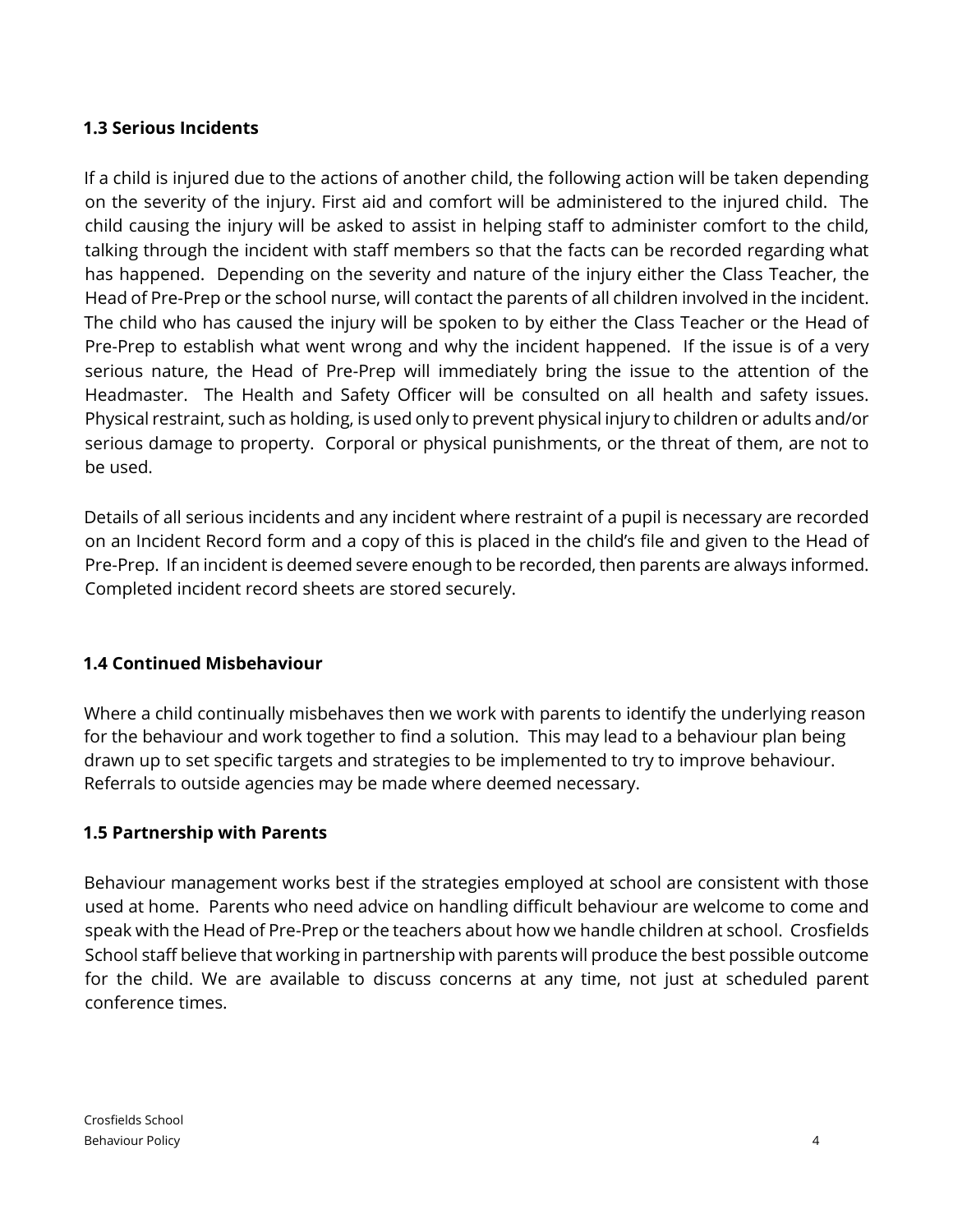### **1.6 Rewards and Sanctions**

Rewards are given for good effort, good quality of work, consistency, helpfulness and whatever staff decide is a useful tool for encouragement. They fall into three categories.

- 1. **Immediate reward:** This may take the form of verbal praise, smiley face, small sticker or reward stamp (inked) or a merit stamp in the child's merit book and is awarded by the teacher in the classroom at the time when the work/action is completed. It may be entered onto the child's work or in a form which they can take home e.g. on a piece of paper or a sticker on the shirt lapel.
- 2. **Weekly reward:** Stickers/certificates are awarded by the Head of Pre-Prep at a weekly 'Awards Assembly' for work or behaviour during that week (for Reception to Year 2 children). They are not awarded lightly and should take into account sustained effort or special achievement. Only 2 stickers will be awarded in each class, with each child expected to receive two or three during any term. Weekly stickers also carry a House Point.
- 3. **Merits** Merits may be given for a wide variety of hard work, good behaviour etc. They should be stamped in the child's Merit Book (Years 1 and 2).

| Completion of | $1st$ page = | Bronze sticker = 5 house points  |
|---------------|--------------|----------------------------------|
|               | $2nd$ page = | Silver sticker = 10 house points |
|               | $3rd$ page = | Gold sticker = 15 house points   |

4. **Annual award** – Three Special Mentions are awarded in each class annually (Reception – Year 2). They are awarded for consistent hard work, special progress, or particularly kind behaviour during the year. The class teacher decides who will receive the award. The Special Mention must be recorded on the end of term report.

When a child enters the Pre-Prep at Crosfields they are put into a House. There are four Houses in the Pre-Prep: Beech (yellow), Willow (green), Maple (red) and Ash (blue). Weekly stickers are awarded and count as House points. Sporting events also count towards House Points. The PrePrep House points are totaled weekly and recorded on four coloured charts which are displayed in the entrance hall. These are added up each term and go towards the House Challenge Cup which is awarded at the end of each term. When the children move on to the Junior School they are relocated to the House system used in the main School.

# **1.7 The role of the Head of Pre-Prep**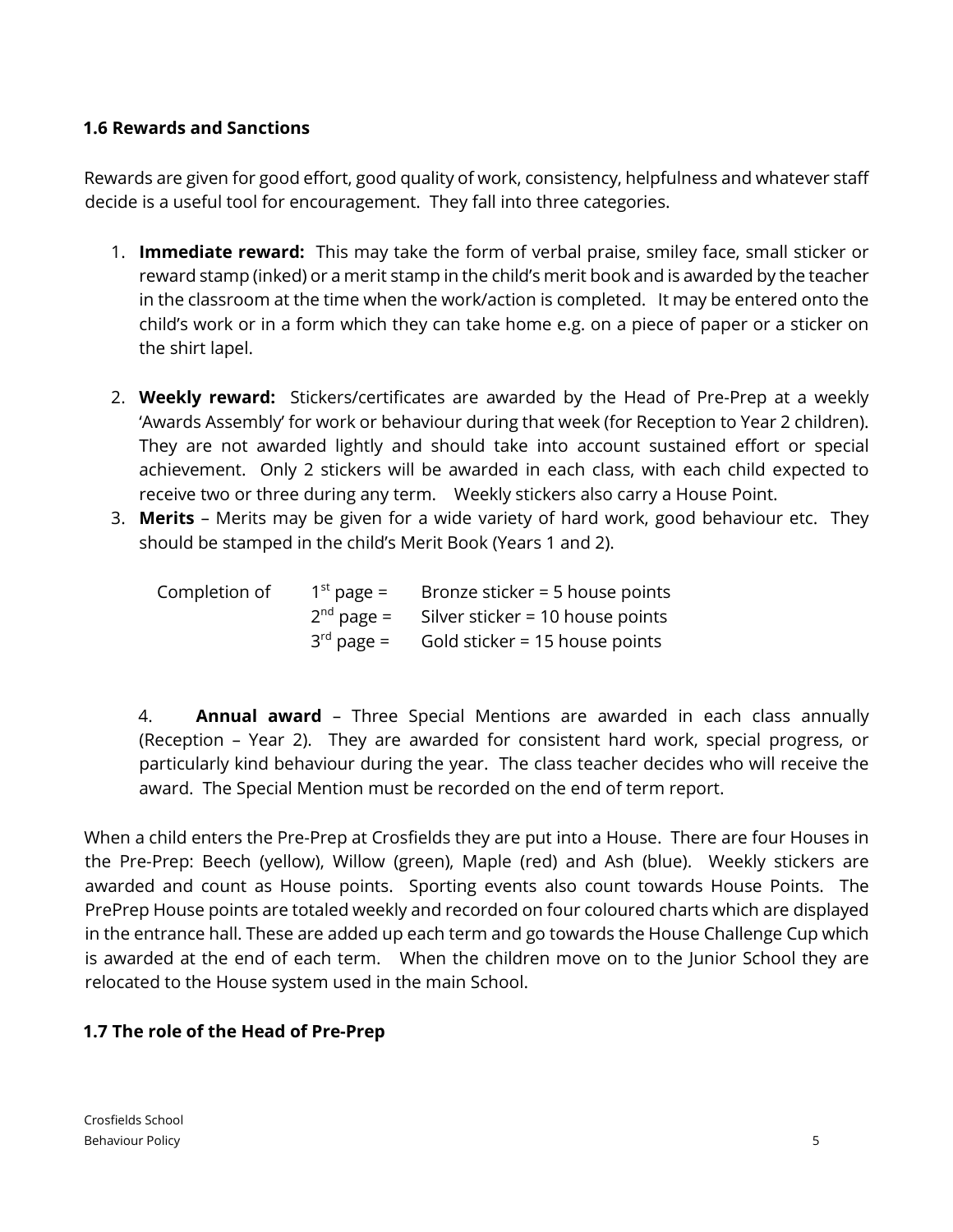The Head of Pre-Prep supports the teachers in implementing good behaviour in the department. If a teacher feels that a child's behaviour requires intervention from the Head of Pre-Prep, they will involve her. The Head of Pre-Prep will talk to the child and express her disappointment and try to ascertain if there is anything troubling the child. She will then speak to parents about incidents or areas of concern and will feed back relevant information to the teachers.

#### **1.8 The role of parents**

The school works collaboratively with parents, so children receive consistent messages about how to behave at home and at school.

We expect parents to support their child's learning, to encourage good behaviour, and to cooperate with the school. We try to build a supportive dialogue between the home and the school, and we inform parents immediately if we have concerns about their child's welfare or behaviour.

### **2 Behaviour management in the Junior School (Years 3 – 6)**

The welfare of the children is paramount, and every teacher must play their part by studying the 'Behaviour Policy' closely and encouraging good levels of behaviour, manners and courtesy. All children are encouraged to look after each other and a watchful eye should be kept on unkindness, teasing, bullying and the general well-being of everyone in the school.

### **2.1 Rewards and Sanctions**

Rewards are given for good effort, good quality of work, consistency, helpfulness and whenever a member of staff decides it is a useful tool for encouragement. They fall into four categories.

- 1. **Immediate Reward** This may take the form of verbal praise, a star, teacher drawn praise or comment. It is awarded by the teacher in the classroom at the time when the work is completed or when it is marked. It is generally placed on the piece of work and becomes a permanent record in the child's book. This praise could also be given by any member of staff outside the classroom - in this case the praise may not be recorded but every effort should be made to make sure the Form Teacher is aware a comment has been made. The form teacher should devise a method for the children to record their stars which are then added to the teacher's record.
- 2. **Merit** This is awarded after five stars have been attained; as stated above stars could be for a particularly good piece of work, when real effort has been made, or for anything considered worthy inside or outside the classroom. On some occasions a whole Merit may be awarded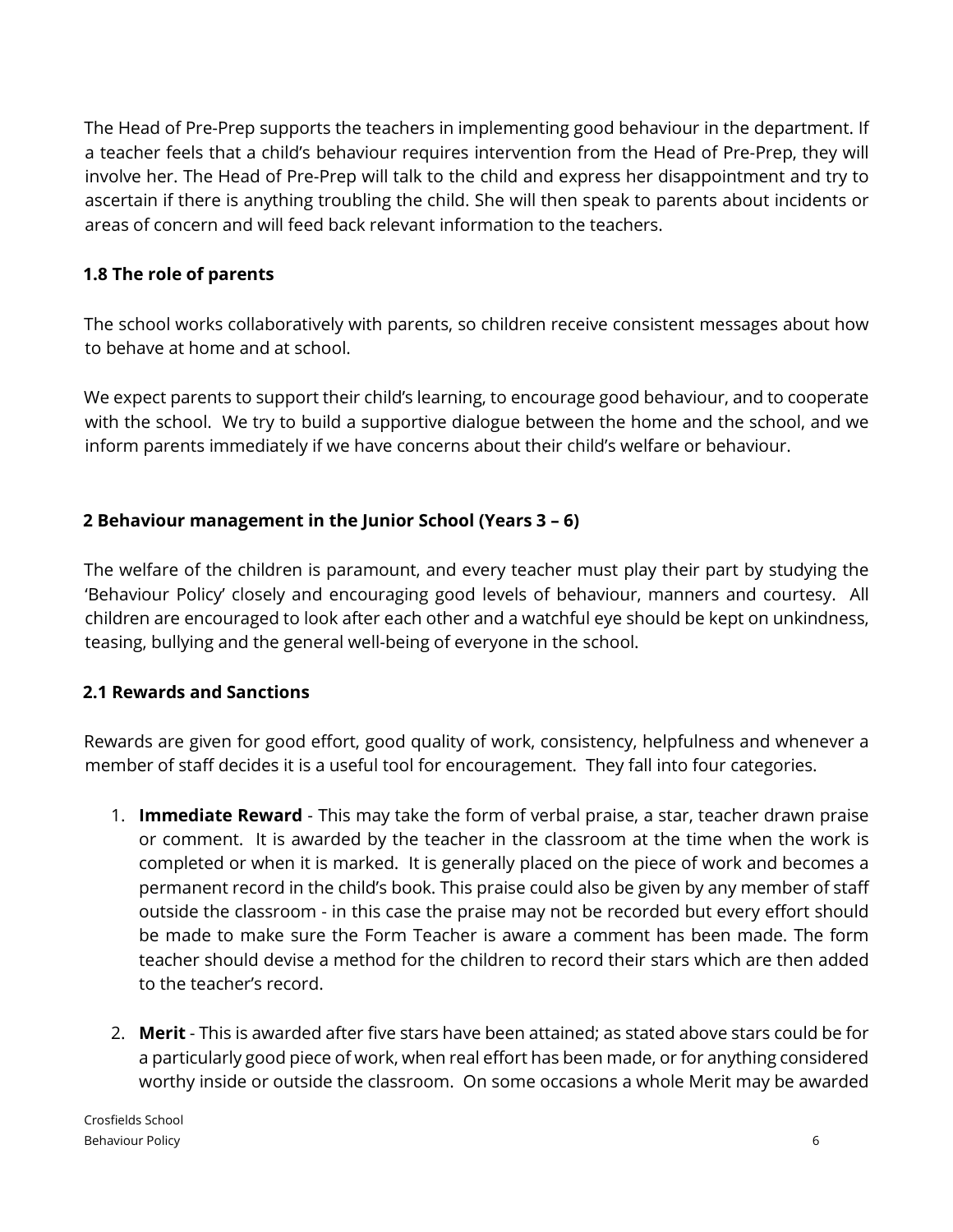in one go. Merits are recorded by the class teacher and the child is encouraged to tell their parents when they are received. Every Merit awarded counts as a House Point and will go towards the House Cup at the end of the year. The total of Merits for each House will be collected and recorded on the Notice Board. The accumulation of individual Merits leads to the presentation of a Bronze, Silver, Gold or Platinum certificate. The Gold and Platinum awards are presented by the Headmaster; Bronze and Silver are presented in a Junior Collect. Merit numbers are recorded on school reports.

- 3. **Commendations** These are awarded on a half termly basis and are reflections of continuous good effort in some aspect of the curriculum or school life. They reflect a period of sustained good attitude and should not be given lightly. A child may receive more than one Commendation and a Form Teacher is not limited to a certain number that have to be awarded although it is expected that generally no more than 6 would be presented to one class on a single occasion.
- 4. **Special Mentions** These are awarded annually and are for consistent hard work or special progress during the whole year. Three awards are presented; one for attainment, effort and contribution to the Junior School. The class teacher decides who will receive the award in consultation with the Head of House/Deputy Head if required.

## **2.2 Sanctions**

These apply to unacceptable behaviour in the context of work, in and out of the classroom and in the playground. They are generally given directly by the member of staff who discovers the misdemeanour but sometimes, particularly if it is a problem at break, the class teacher may be told of the problem and then give the sanction. Serious problems are passed to the Deputy Heads or Headmaster. Sanctions could include:

- 1. Verbal reprimand
- 2. Deprivation of break times/privileges
- 3. Writing a letter/making a card of apology, writing some reminder of the Code of **Conduct**
- 4. Talking to the Deputy Heads or Headmaster.
- 5. More serious trouble may necessitate being reprimanded by the Deputy Head / Headmaster.

The frequent contact we have with parents enables us to inform them of incidents of bad behaviour. If they are serious and/or happening on a regular basis the Head of House and/or Deputy Head will become involved in these meetings. A further step may include a meeting with the Headmaster.

On the whole, emphasis should be placed on the encouragement of positive behaviour, and in the case of bad behaviour an understanding of why their behaviour is unacceptable should be sought.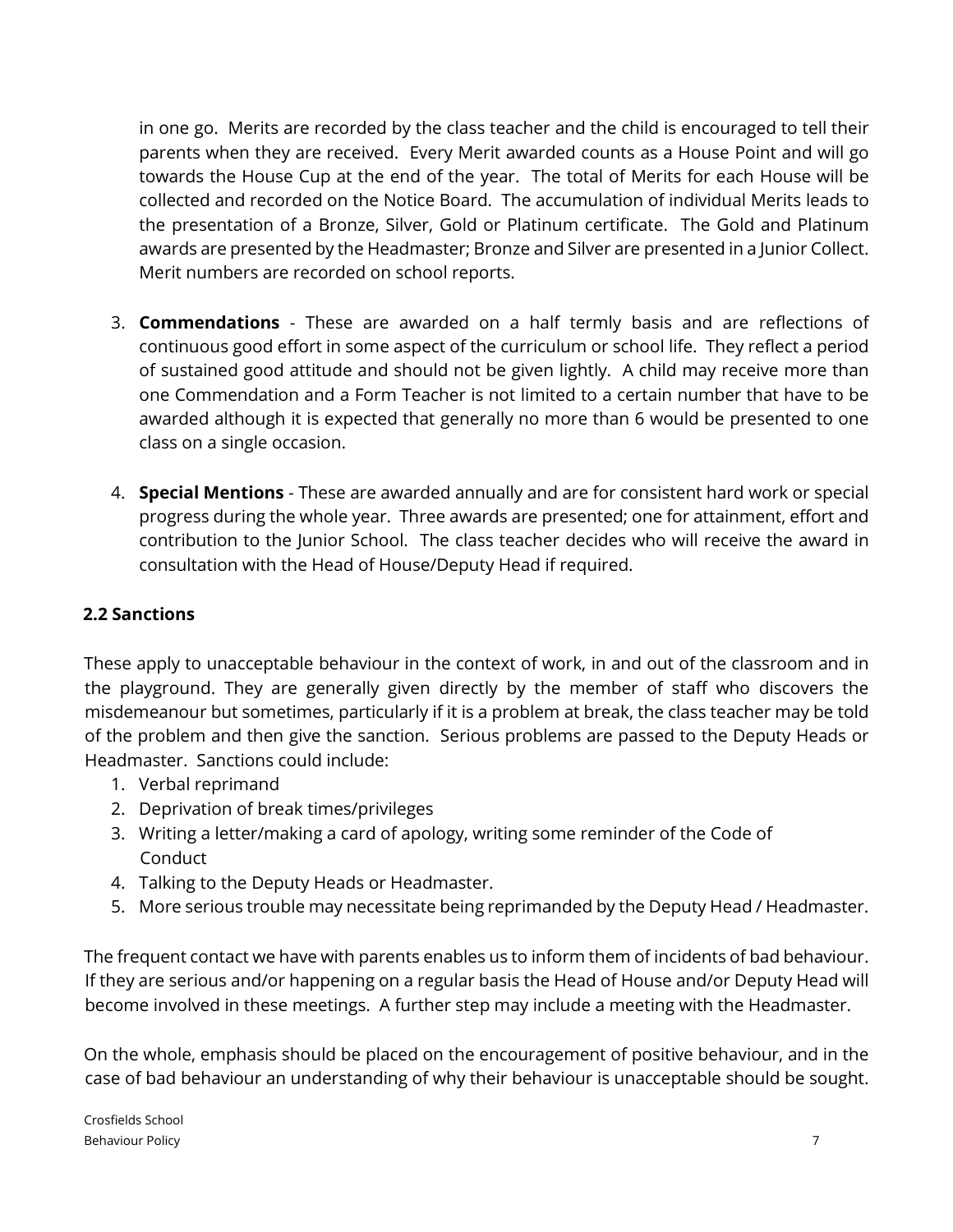Meetings with parents also provide opportunity to comment on particularly good effort, progress, increased confidence etc.

#### **3. Behaviour Management of the Senior School**

Rewards are given for good effort, good quality of work, consistency, helpfulness and whenever a member of staff decides it is a useful tool for encouragement. They fall into four categories.

- 1. **Immediate Reward** This may take the form of verbal or written praise. It is awarded by the teacher in the classroom at the time when the work is completed or when it is marked.
- 2. **Merit** recorded by the class teacher and the child is encouraged to tell their parents when they are received. The accumulation of individual Merits leads to the presentation of a Bronze, Silver, Gold or Platinum certificate. The Gold and Platinum awards are presented by the Headmaster; Bronze and Silver are presented in a Middle School Collect or by the Form Teacher. Merit numbers are recorded on school reports.
- 3. **End of Year Commendations** These are awarded towards the end of the summer term are reflections of continuous good effort in some aspect of the curriculum or school life. They reflect a period of sustained good attitude and should not be given lightly. A child may receive more than one Commendation and at teacher is not limited to a certain number that have to be awarded.
- 4. **Special Mentions** These are awarded annually and are for consistent hard work or special progress during the whole year. Three awards are presented; one for attainment, effort and progress.

### **3.2 Sanctions**

These apply to unacceptable behaviour in the context of work, in and out of the classroom and in the playground. There is a four step process to follow:

#### **Step 1 Subject/class teacher**

For relatively minor offences the Form Teacher is informed by a member of staff that a pupil has behaved in such a way that they have inflicted harm or distress on another or a group of others; or they have deliberately disobeyed instructions; or they have influenced others to do the above.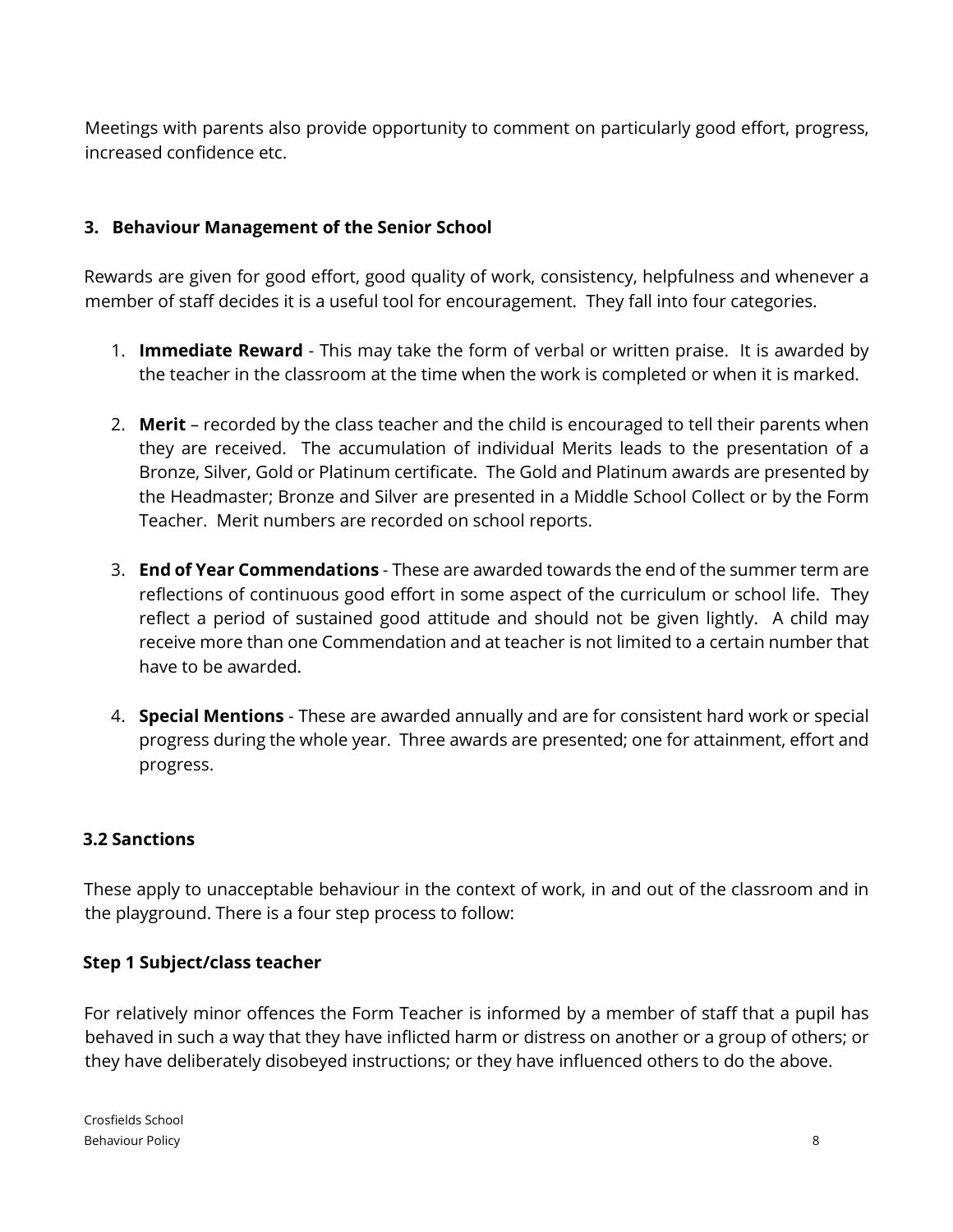- 1. Offer the opportunity to "put it right".
- 2. Talk to the pupil about why their behaviour was inappropriate and given the child a sanction, if deemed appropriate.
- 3. If the child shows no regret or poor behaviour persists the teacher involved should involve the Form Teacher. An outcome of this might be that the subject/class teacher contacts the child's parents. The Head of House/Deputy Heads should be informed as appropriate and the matter recorded on ISAMS.

Sanctions could include:

- Verbal reprimand
- Informing parents
- Removal of a child from a classroom to another classroom and teacher
- Recording in ISAMS
- Break time detention

### **Step 2 Form Teacher**

When the behaviour has not changed and does not look like changing; if there is a more serious incident or frequent break time detentions the child's actions are then referred to the appropriate Head of Year.

- 1. The incident is updated in the pastoral log by the Form Teacher.
- 2. The pupil is obliged to discuss their behaviour and why it is unacceptable, and they are informed of the consequences of a recurrence. An appropriate target is given and the pupil is made aware of the time scale that operates and what will happen if they re-offend.
- 3. At this stage the Form Teacher will contact parents so that they are aware of the situation.
- 4. A report card may be deemed appropriate for discipline.

### **Step 3 Head of House**

For serious incidents or a failure to meet targets from Step 2 a pupil is referred to the Head of House in the first instance.

- 1. The incident is updated recorded in the pastoral log but also, if deemed serious enough, in the Serious Incident File held by the Headmaster. Parents will be contacted by letter or by email and required to discuss their child's unacceptable behaviour.
- 2. The meeting will involve the pupil's parents, the Form Teacher, Head of House and the Deputy Head.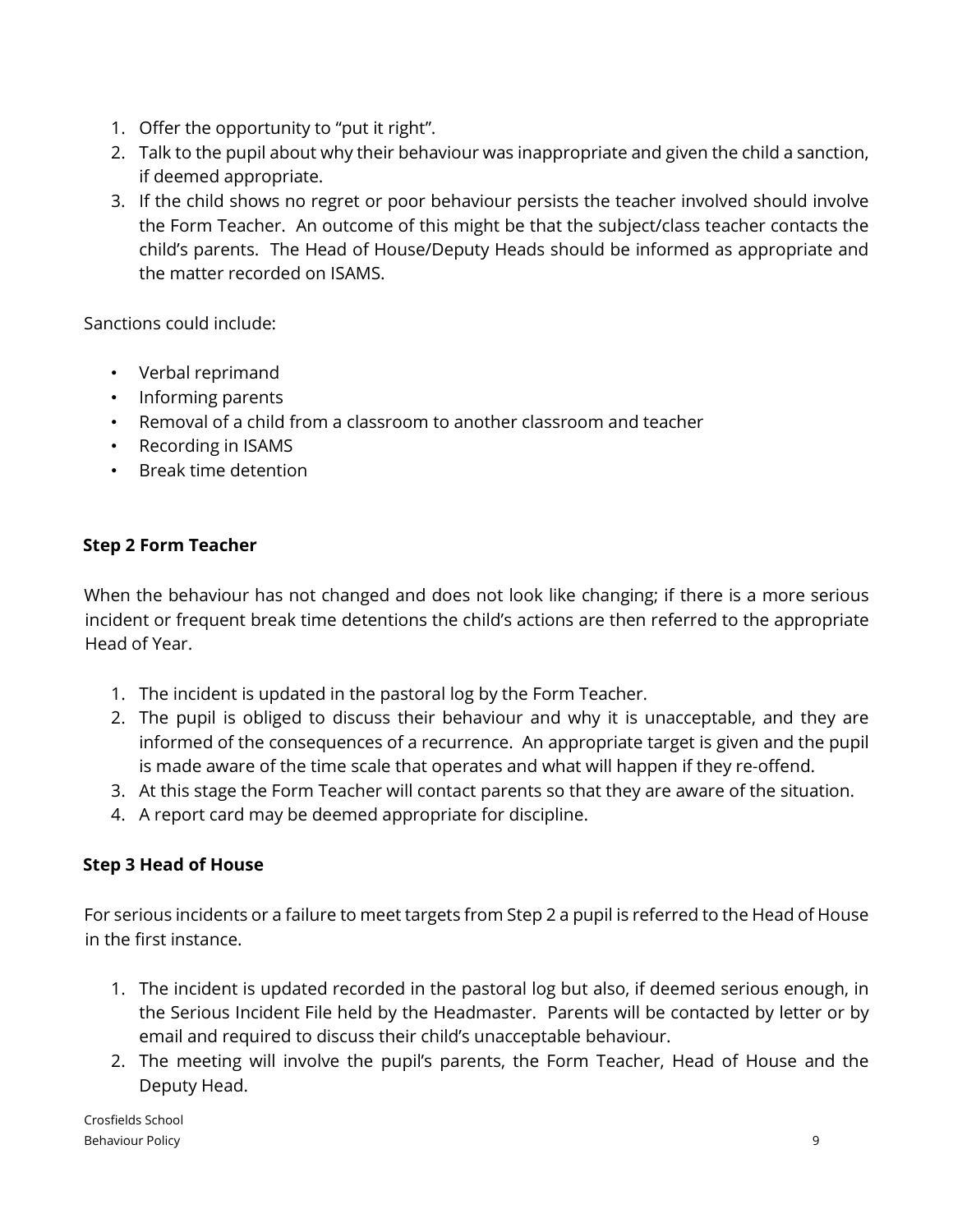- 3. A sanction will be issued, which may include a Headmaster's Detention.
- 4. Counselling, or assessment from external agencies may be recommended, and it may be a condition that parents accept such a recommendation if their child is to be allowed to remain at the School.
- 5. Step 4 is outlined to the pupil, who is given a target to meet.
- 6. The Form Teacher and Head of House will ensure any recommendations from point 4 are followed and monitor the pupil's behaviour.

## **Step 4 Deputy Head/Headmaster**

Very serious incidents, persistently unacceptable behaviour or three Headmaster's detentions in any one academic year may lead to suspension or expulsion: there is a distinct process for this (please see *Expulsion and Suspension Policy* below).

The Headmaster will be informed and he will ask that the Deputy Head investigates the matter. If deemed appropriate, parents will be invited to a hearing which may lead to suspension or expulsion.

In the event that a pupil has progressed through the stages outlined above, all reasonable methods will have been undertaken to effect a change.

More serious trouble may necessitate being reprimanded by the Deputy Head/Headmaster.

The emphasis should be placed on the encouragement of positive behaviour, and in the case of bad behaviour an understanding of why their behaviour is unacceptable should be sought. Meetings with parents also provide opportunity to comment on particularly good effort, progress, increased confidence etc.

# **3.3 Report Card**

The Report Card can be used for pupils who present consistent discipline problems. It will be issued and monitored by the Form Teacher, after discussion with the Deputy Head. The pupil's parents should be advised by the Form Teacher, Deputy Head or Heads of Houses that this course of action is being followed and should be fully aware of the reasons behind this decision. A note should also be put on the staff notice board to inform staff that this course of action has been initiated. The pupil must hand the Report Card to the subject teachers at the start of each lesson. At the end of each lesson the teacher will write a comment. The Form Teacher should examine the card each morning and a brief verbal comment should be given to the pupil. This course of action should not last for longer than a two-week period.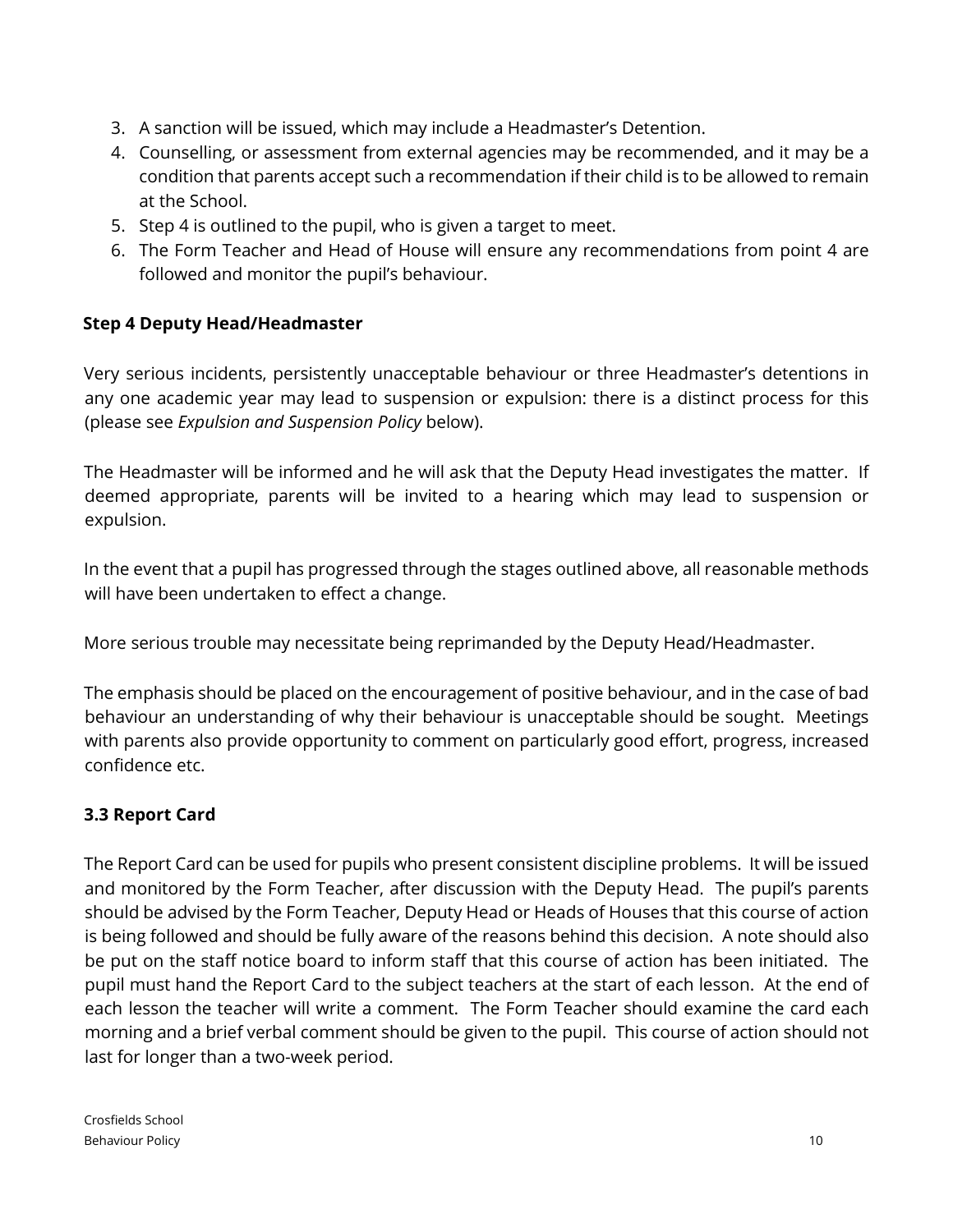## **3.4 Physical Contact**

All members of staff are aware of the regulations regarding the use of force by teachers, as set out in DfE's Use of reasonable force: Advice for head teachers, staff and governing bodies (July 2013). Staff do not hit, push or slap children. Staff only intervene physically to restrain children or to prevent injury to a child, or if a child is in danger of hurting himself. The actions that we take are in line with government guidelines on the restraint of children. In addition, staff are to have regard for the school's *Child Protection Policy* and the *Staff Behaviour Policy (Code of Conduct)*.

Where physical intervention is required, staff will inform their relevant Pastoral Head, or the Headmaster, immediately, and will record details of the incident. The school will inform parents when it has been necessary to use physical restraint on the same day, or as soon as reasonably practicable.

### **3.5 The role of Parents**

If the school has to use reasonable sanctions, it is hoped that parents will support the authority and actions of the school. If parents have any concern about the way that their child has been treated, they should initially contact the Form Teacher. If the concern remains, they should contact the Head of Pre-Prep, Head of House or the Deputy Head respectively, and finally the Headmaster.

The school hopes that parents will not feel the need to complain about the operation of its *Behaviour Policy* and that any issues can be sensitively and efficiently handled. However, the school's *Complaint's Procedure*, which applies to the whole school including the EYFS, is available on the website.

### **4 Exclusions**

The *Behaviour Policy* at Crosfields stipulates the expectations placed on the children in the way that they conduct themselves in school. This is supported by a system of Rewards and Sanctions. Exceptionally there may be occurrences where a child's behaviour is so extreme or so persistent that the Headmaster takes the decision to expel or suspend them. In such cases a child will be suspended for a fixed period of time or they may be required to leave the school. A decision to exclude a child permanently will only be taken as a last resort when a range of strategies for dealing with disciplinary offences has been employed to no avail. The school places great emphasis on the intervention and support of parents in this process hence for persistently adverse behaviour the parents will have been involved at earlier stages. However, there may be occasions when an incident is deemed so severe by the Headmaster that a child will be asked to leave Crosfields.

A non-exhaustive list of the sorts of behaviour that could merit suspension: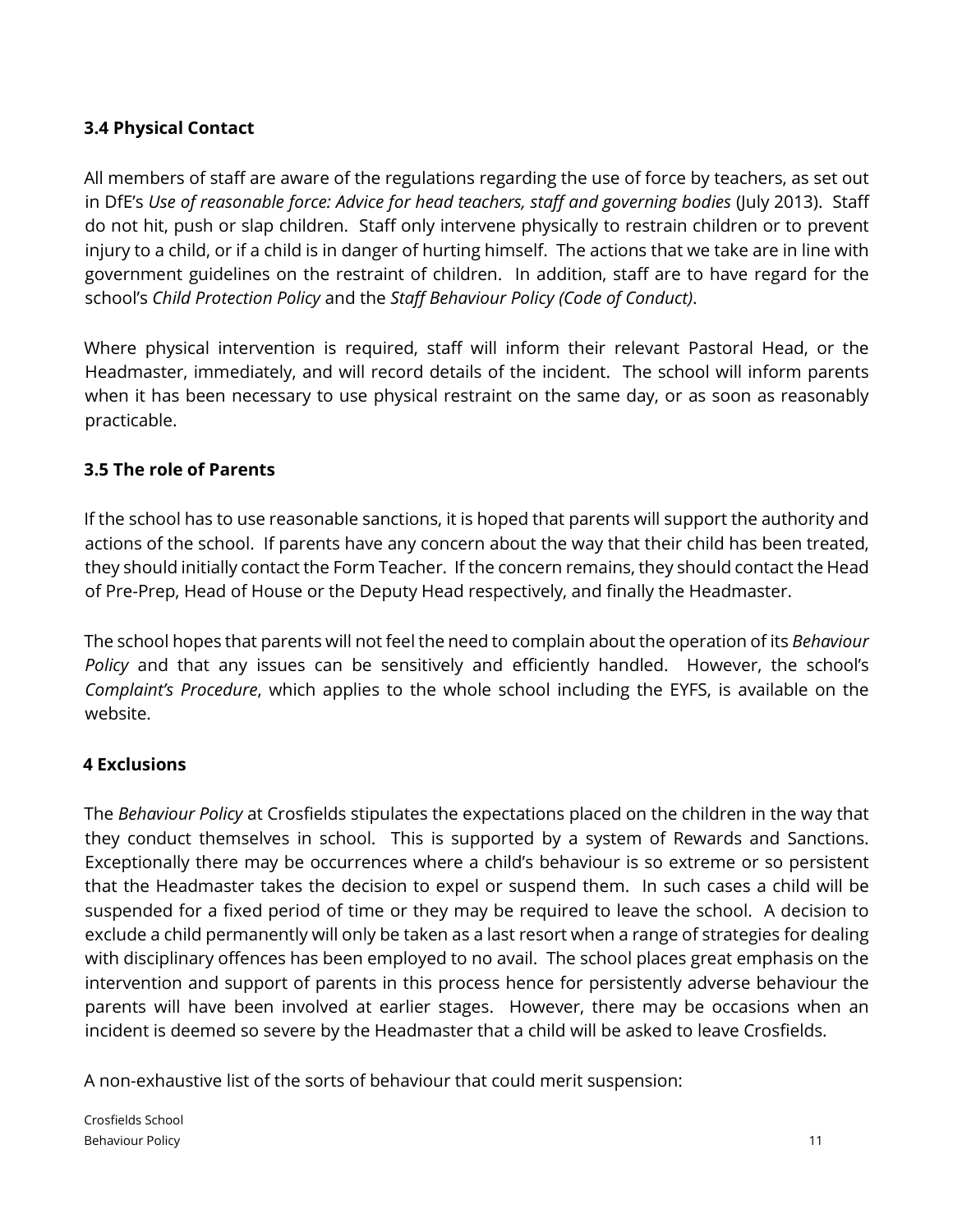- Sustained challenge to the authority of a member of staff
- Persistent defiance of school rules
- Persistent types of behaviour which cause offence to others, e.g. personal comments/name calling
- Three Headmaster's detentions in any one academic year
- Acts of vandalism
- Minor physical violence
- Foul language
- Persistent banter

A non-exhaustive list of the sorts of behaviour that could merit expulsion:

- Any repeated or sustained course of conduct which has previously led to a suspension
- Actual or threatened physical assault against pupils or adults
- Verbal abuse/threatening behaviour against pupils or adults
- Persistent bullying, both verbal and physical, harassment or abuse
- Deliberate damage to property
- Theft
- Persistently disruptive behaviour
- Parental behaviour
- Misuse of drugs, alcohol and tobacco or bringing any illegal substances on to the school site
- Bringing onto the premises dangerous objects (guns/knives)
- Sexual abuse or assault or any inappropriate sexual activity
- Making malicious accusations against staff
- Damage to school property or the property of others
- Malicious accusations against staff

This Policy applies to conduct both in and out of school time and on or off the school's premises should the Headmaster deem that the behaviour is damaging to the school and/other pupils.

# **4.1 Principles**

When investigating an allegation, the school will always endeavour to act fairly in accordance with the rules of natural justice. As such:

- a fair and thorough investigation should take place
- pupils will be informed of the allegation and the evidence relied upon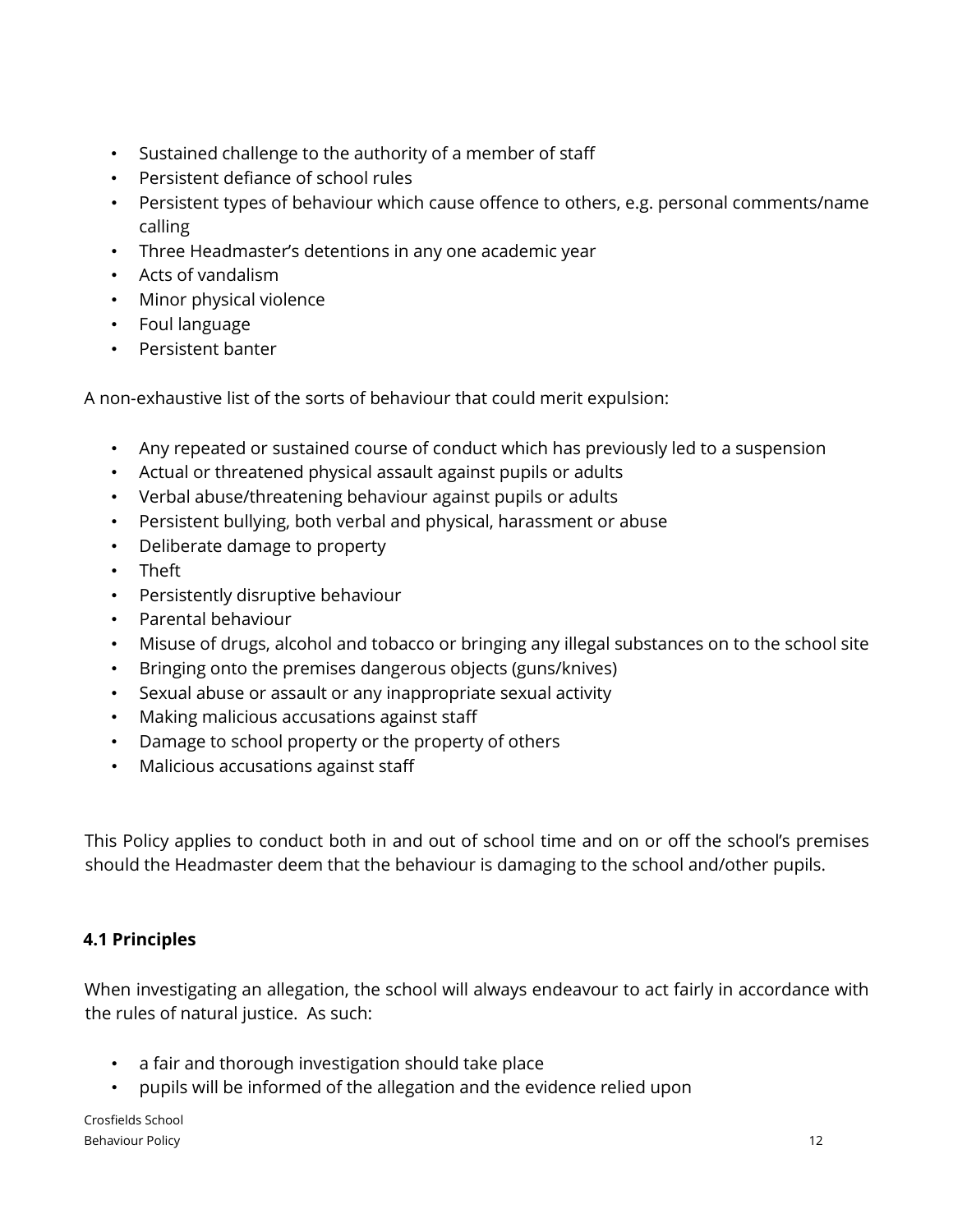- pupils will be given a fair opportunity to exculpate themselves
- an appeal is offered

### **4.2 Procedure**

#### **Investigation**

When a serious matter comes to light the matter will usually be investigated by one of the Heads of Year. The Headmaster will not be involved at this stage as it may compromise his impartiality at any future hearing. Initially the Head of the appropriate section of the school will consider what evidence there is and what is requested. If any one child is at risk he/she will consider whether or not the Police or Social Services need to be informed.

### **Key issues**

- Information gathering
- Statements should be taken from all children and staff involved
- They should be attributed, dated and signed
- They should be countersigned
- It is good practice for another adult to be present (Form Teacher)
- Parents are informed after initial investigation
- Suspects may be kept apart

### **Hearing**

Once the information has been gathered, the next step is to consider this information. The hearing will be held by the Head with the relevant Head of Year, the Deputy Head and a note-taker present. The parents will be invited as will the pupil if the parents consider him old enough to attend. The parents will be invited by letter containing the relevant details and any evidence will be circulated.

Following the meeting the Headmaster will decide what action if any is necessary. If the child is to be suspended or expelled the following guidelines will be used:

### **First suspension**

- A first suspension will be for no longer than two working days unless, in the opinion of the Headmaster, a longer period is warranted by the particular offence.
- The parents of the pupil will be informed of the Headmaster's decision by telephone and asked to come and collect their child at the earliest possible moment.
- The child will be supervised whilst they await collection.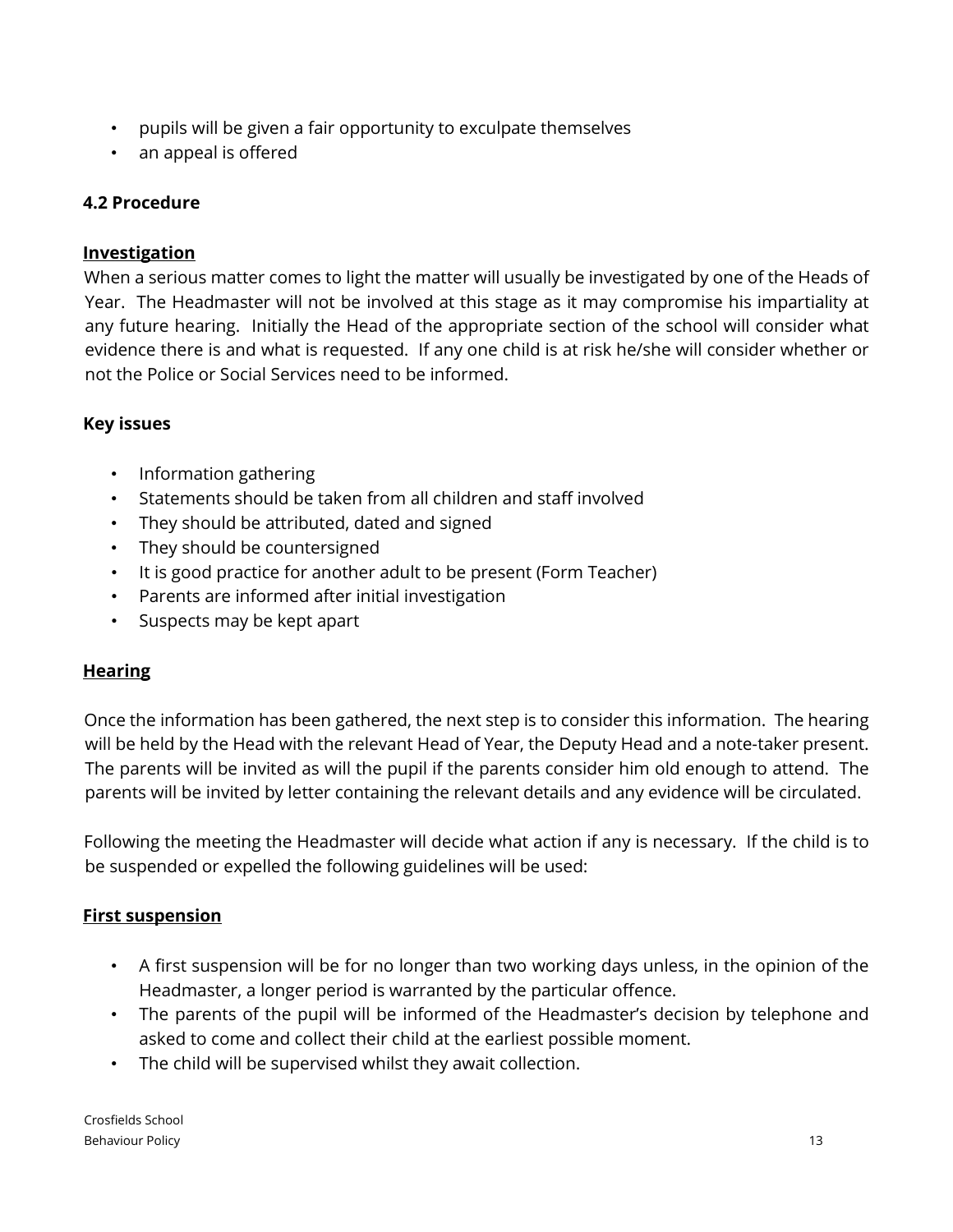- A formal letter will be sent to the parents explaining the exclusion and indicating the time at which the child will be welcome to return to the school.
- A copy of the Headmaster's letter will be sent to the Chairman of Governors.

#### **Second suspension**

- A second suspension will be for three working days unless, in the opinion of the Headmaster, a longer period is warranted by the particular offence.
- The parents of the pupil will be informed of the Headmaster's decision by telephone by the Headmaster and asked to come and collect their child at the earliest possible moment.
- The child will be supervised whilst they await collection.
- A formal letter will be sent to the parents explaining the exclusion and indicating the time at which the child will be welcome to return to the school.
- A copy of the Headmaster's letter will be sent to the Chairman of Governors.

#### **Final suspension/Expulsion**

- A final suspension will be for a minimum of five working days and may be permanent.
- The parents of the pupil will be informed of the Headmaster's decision by telephone and asked to come and collect their child at the earliest possible moment.
- The child will be supervised whilst they await collection.
- A formal letter will be sent to parents explaining the reason for this suspension, offering academic support for a limited period of time (not exceeding half a term or a period of four weeks, whichever is the shorter), and offering help in finding an alternative school for their child, if appropriate.
- The pupil's form tutor will undertake to see that school work is set and sent to the pupil in order to keep them in touch with his academic studies pending a decision as to their future. • If the Headmaster is satisfied that the pupil's position is still capable of being remedied, he may decide to allow the pupil back to school on condition that it is understood and agreed by the parents that this is a final chance.
- A formal letter will be written to the parents making the school's position clear with regard to any further misdemeanours on the part of their child.
- A copy of the Headmaster's letter will be sent to the Chairman of Governors.
- Should it be necessary to expel a child, the school will inform the Local Authority. This is required by law.

For the avoidance of any doubt, where a pupil's conduct is considered sufficiently serious, Crosfields School reserves the right to depart from the general guidelines above and in the most serious